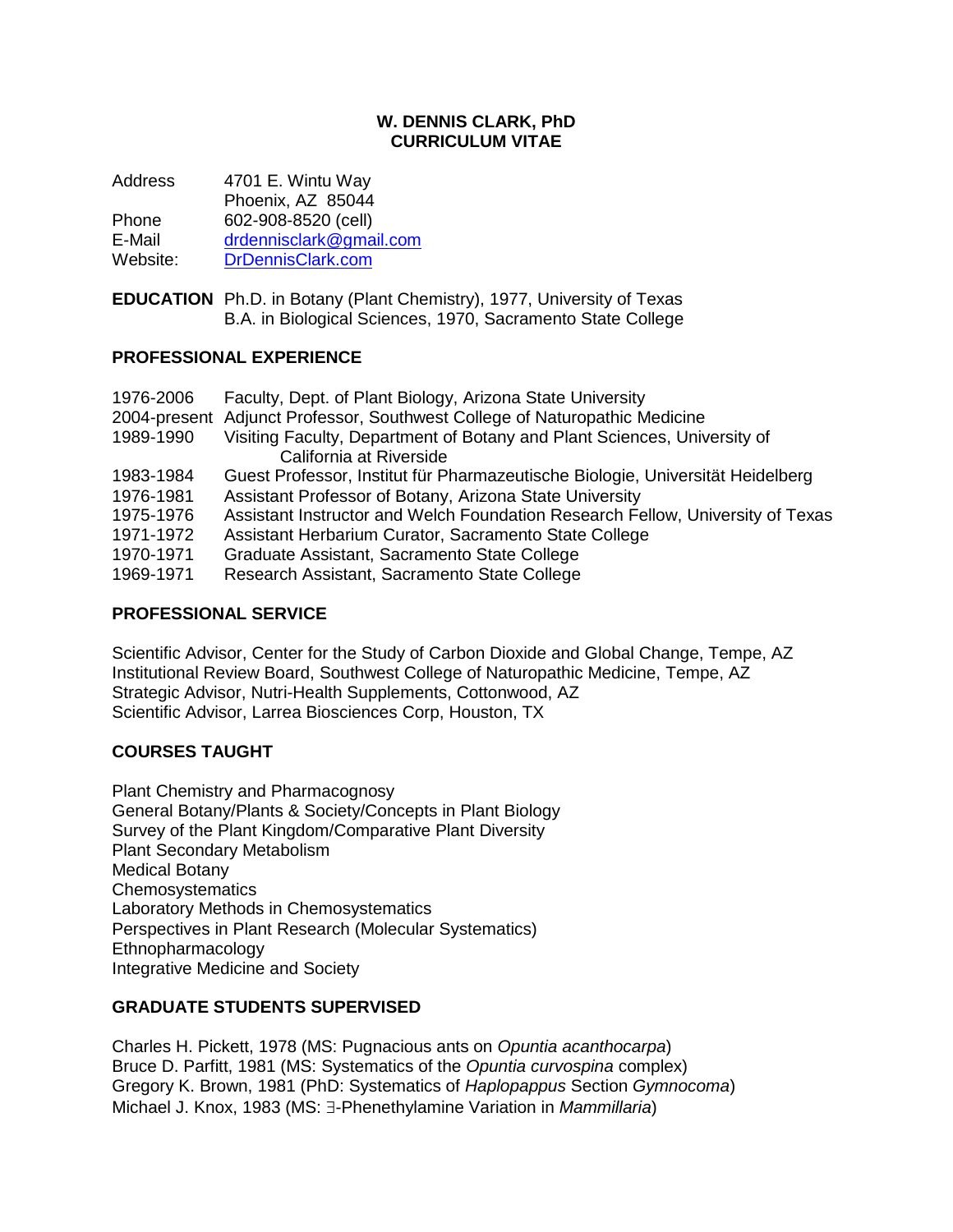George A. Ruffner, 1985 (PhD: Ecology of Extrafloral Nectaries on *Ferocactus acanthodes*) Robert A. Sinnott, 1989 (MNS: Laboratory Manual for General Botany) Lisa E. Clark, 1989 (MS: Variation of Flavonoid Aglycones in *Isocoma*) Michael J. Chamberland, 1990 (MS: Systematics of *Echinocactus*) Renee Van Buren, 1994 (PhD: Molecular Systematics of *Ranunculus*) Gregory A. Owens, 1995 (PhD: Chemotaxonomy of *Juniperus*) Robert A. Sinnott, 1995 (PhD: Plant Genetic Engineering in Medicine) Nicole Plotkin, 1999 (MS: Ethnobotany of Plants Used to Treat Arthritis) Barbara M. Schmidt, 2001 (MS: Effects of CO<sub>2</sub> Enrichment on Flavonoid Metabolism) Krya B. Perry, 2003 (MS: Effects of *Scutellaria baicalensis* Extracts on Brain Cancer Cells) Melonni Dooley, 2005 (MS: Use of *Scutellaria baicalensis* Against Pancreatic Cancer) Kimberlee Belsley, 2005 (MS: Optimizing Secondary Metabolism in Hairy Root Cultures) Dwayne Kirk, 2005 (PhD: Development of Program for Plant-Based Vaccines)

### **UNDERGRADUATE/OTHER STUDENTS SUPERVISED**

- Since 1976, approximately 100 undergraduate students have completed research projects under my supervision.
- Since 1994, 19 high school students have come into my lab to learn about scientific research, via the Scientific Enrichment Program for Students at the Barrow Neurological Institute, Phoenix, Arizona

## **FEDERAL RESEARCH SUPPORT**

- 1979 National Science Foundation. "Systematics of *Haplopappus* Section *Haplopappus* (Compositae)." \$50,618 (24 months)
- 1983 Alexander von Humboldt Foundation, Federal Republic of Germany: "Flavonoids of Valerianaceae and Compositae." ca. \$25,000 (12-month fellowship plus supplies for research in Heidelberg and Darmstadt, West Germany)
- 1989 National Science Foundation, Mid-Career Fellowship in Environmental Biology: "Molecular Phylogenetics in the Bromeliaceae." \$51,000 (13-month fellowship plus supplies for research at the University of California, Riverside)
- 1997 U.S. Department of Agriculture: "Significance of UV-induced autofluorescence in leaves." \$160,000 (36 months). Co-PI with T.A. Day

#### **MEETING/CONFERENCE PRESENTATIONS** (approx. 50 published abstracts)

American Association of Cancer Researchers, 2004 American Institute for Cancer Research, 2005 American Society of Pharmacognosy: 1984, 2004 Arizona-Nevada Academy of Science: 1977-78, 1981-82 Botanical Society of America: 1974-75, 1978-83, 1986-93 Gesellschaft für Arzneipflanzenforschung: 1984 International Botanical Congress: 1987 International Whole Person Healing Conference, 2003, 2005 International Society of Chemical Ecology: 1987 Phytochemical Society of North America: 1974, 1979, 1983, 1985, 1994, 1997-99 Southwestern Association of Naturalists: 1985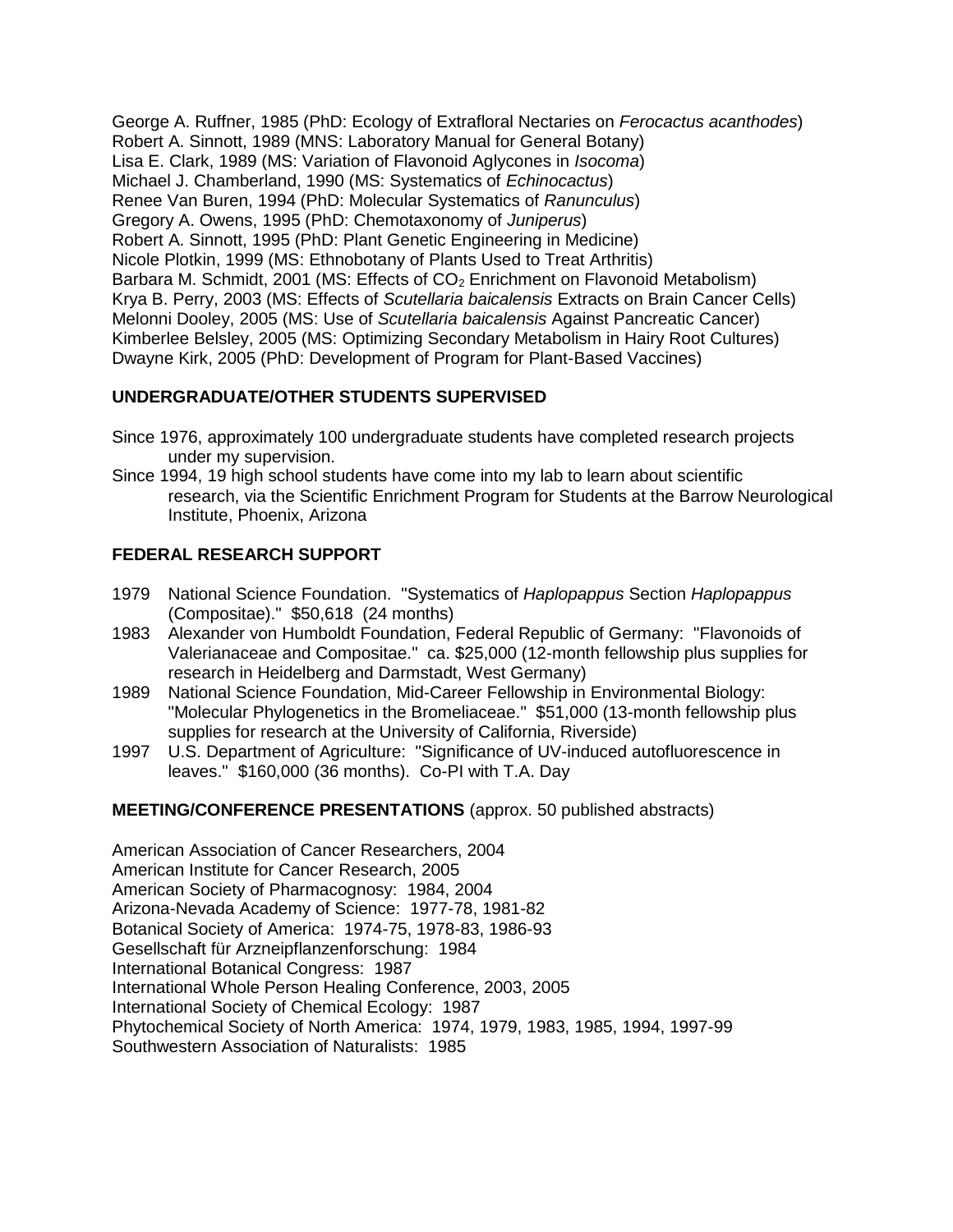# **PAST APPOINTED OR ELECTED POSITIONS**

Secretary, Phytochemical Society of North America

## **INVITED LECTURES**

| 1976 | "Chemosystematics of the Genus Hazardia (Compositae)" Department of Botany<br>and Microbiology, Arizona State University.                                                                                       |
|------|-----------------------------------------------------------------------------------------------------------------------------------------------------------------------------------------------------------------|
| 1978 | "Function of Extrafloral Nectaries in Opuntia acanthocarpa (Cactaceae)"<br>Department of Developmental and Cell Biology, Univ. of California, Irvine.                                                           |
| 1979 | "HPLC Methods for Flavonoid Studies" Department of Botany, Phytochemical<br>Section, University of Texas.                                                                                                       |
| 1980 | "Chemical and Ecological Studies in the Cactaceae" Department of Biology,<br>Northern Arizona University.                                                                                                       |
| 1982 | "Chemical and Ecological Studies in the Cactaceae" Department of Ecology and<br>Evolutionary Biology, University of California, Irvine.                                                                         |
| 1983 | "Chemical and Ecological Studies in the Cactaceae" Institut für Pharmazeutische<br>Biologie, Universität Heidelberg.                                                                                            |
|      | "Chemical and Ecological Studies in the Cactaceae" Institut für Botanik, Technische<br>Hochschule Darmstadt.                                                                                                    |
| 1984 | "Chemical and Ecological Studies in the Cactaceae" Department of Biology,<br>Yavapai College.                                                                                                                   |
|      | "Chemistry and Systematics of Haplopappus and Its Segregate Genera<br>(Compositae)" Institut für Botanik, University of Cologne.                                                                                |
|      | "Chemistry and Systematics of Haplopappus (Compositae) and Related Genera"<br>Department of Botany, Arizona State University.                                                                                   |
| 1986 | "Taxonomic and Ecological Applications of Plant Phenolic Studies" U.S.D.A. Water<br>Conservation Laboratory, Phoenix, Arizona.                                                                                  |
| 1987 | "Applications of HPLC Diode-Array Detection Technology in Studies of Plant<br>Phenolics" American Chemical Society Symposium on Chemistry and<br>Applications of Polyphenolics in Plants, Denver, Colorado.     |
|      | "Recent Developments in HPLC for Plant Chemosystematics" Department of<br>Botany, University of Wyoming                                                                                                         |
|      | "Chemical Variation in Plants: Taxonomic and Ecological Applications" Department<br>of Biology, Yavapai College, Arizona.                                                                                       |
| 1988 | "Chemical Variation in Plants: Qualitative and Quantitative Studies Using HPLC"<br>Rancho Santa Ana Botanic Garden, Claremont, California.                                                                      |
| 1990 | "Systematics of the Pineapple Family (Bromeliaceae)" Department of Botany and<br>Plant Sciences, University of California, Riverside.                                                                           |
|      | "The Molecule of the Year and Plant Systematics: Applications of DNA Sequence<br>Studies to the Relationships of the Bromeliaceae" Rancho Santa Ana Botanic<br>Garden, Claremont, California.                   |
| 1991 | "Molecular Systematics of the Bromeliaceae and Related Monocots" Department of<br>Botany, Arizona State University                                                                                              |
| 1994 | "Relationships of Monocots Based on DNA Sequence Data" U.S.D.A. Water<br>Conservation Laboratory, Phoenix, Arizona.                                                                                             |
| 1998 | "Antiviral Phenolics from Plants" Biotechnology Group, Arizona State University<br>"Herbal Relaxants" Medical Study Groups at Good Samaritan Hospital and Veterans<br>Administration Hospital, Phoenix, Arizona |
|      | "Chemistry and Pharmacology of Ginkgo biloba" Medical Study Group at Good<br>Samaritan Hospital                                                                                                                 |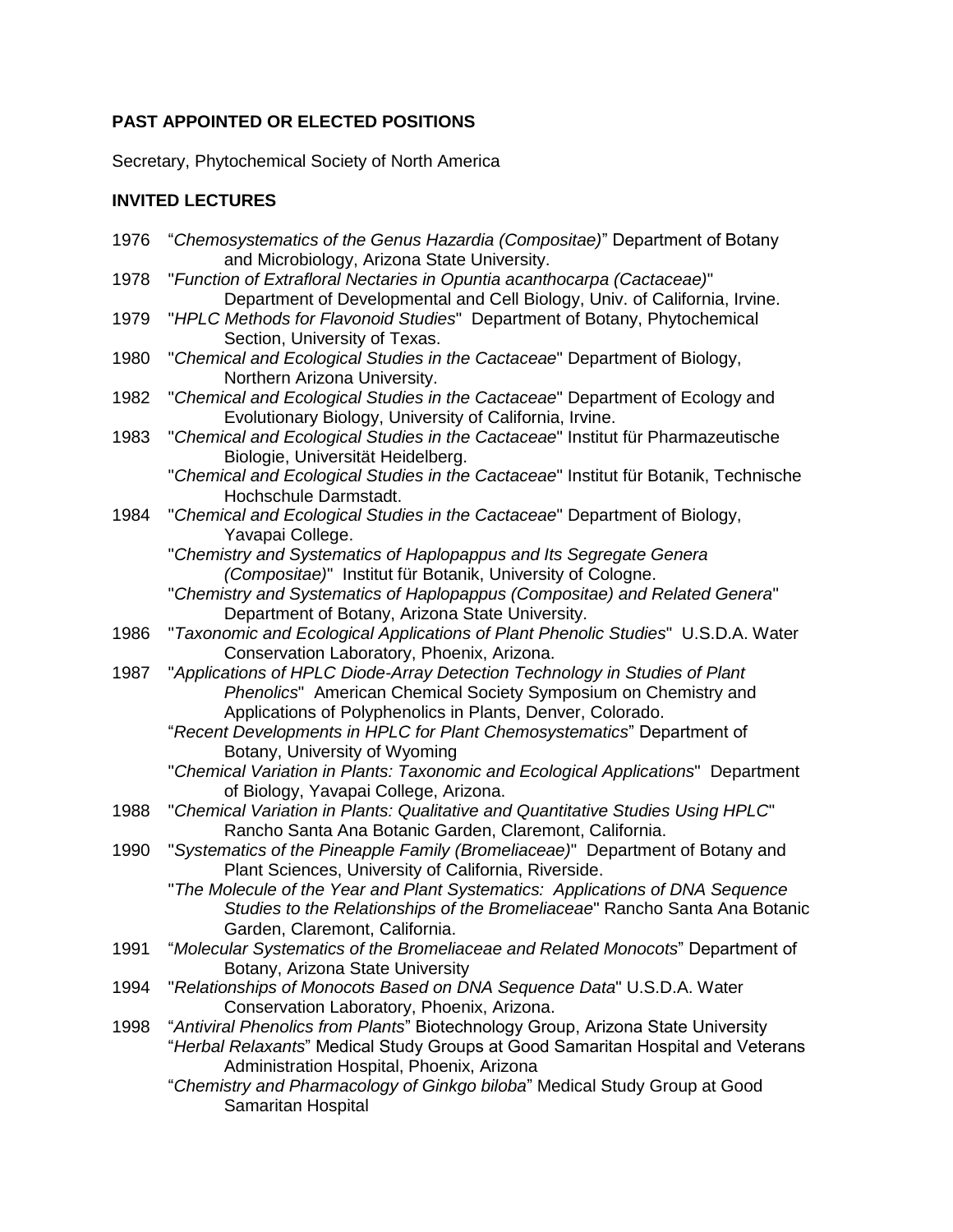- 1999 "*Current Medical Uses for the Creosote Bush (Larrea tridendata)*" Annual conference, Arizona Naturopathic Association
- 2000 "*Poisonous Plants of the Desert*" Mesa Public Library
- 2000 "*Workshop on Modern Herbal Medicine*" Mesa Public Library
- 2001 "*Issues in Herbal Medicine*" Program for Science, Technology, & Society, Penn State **University**
- 2003 "*Current Medical Research on Ginkgo biloba and Larrea tridentata*" Program for Science, Technology, & Society, Penn State University
- 2003 "*Scientific Research on Acupuncture and Traditional Chinese Medicine*" Commencement Address, Phoenix Institute of Herbal Medicine and Acupuncture

## **PATENTS**

R.A. Sinnott, W.D. Clark, and K.F. DeBoer. Nontoxic extract of Larrea tridentata and method of making same. U.S. Patent #5,837,252 (Nov 1998), with modification patents #5,945,106 (Aug 1999), #6,004,559 (Dec 1999), and #6,039,955 (Mar 2000).

## **PUBLICATIONS**

## *Books*

- Randy Moore, **W. Dennis Clark** and Darrell Vodopich. 1998. *Botany,* 2nd ed. McGraw-Hill/Wm. C. Brown Publishers, Dubuque, IA.
- **W. Dennis Clark**. 2003. *Treating Herpes Naturally with Larrea Tridentata*. U.S. Botanicals, Tempe, AZ.
- **Dennis Clark**. 2009. *Probiotics: Beneficial Bacteria for Health and Longevity.* Nutri-Health Supplements, Cottonwood, AZ.
- **Dennis Clark**. 2010 (ebook). *HCG Diet Recipes: How to Get the Maximum Flavor and Enjoyment Out of Your HCG Diet Program.* Starfish Solutions, LLC, Tempe, AZ.
- **Dennis Clark**. 2011 (ebook). *HCG Diet: The New Definitive Guide.* Starfish Solutions, LLC, Tempe, AZ.
- **Dennis Clark**. 2013 (ebook). *Fat Loss Biology: The Science Behind Why We Get Fat and How to Lose It.* Starfish Solutions, LLC, Tempe, AZ.
- **Dennis Clark**. 2014 (Kindle). *Shingles Natural Treatment.* Starfish Solutions, LLC, Tempe, AZ.
- **Dennis Clark**. 2014 (Kindle). *Calorie Counting Madness: Surprising Truths About Weight Loss.* Starfish Solutions, LLC, Tempe, AZ.

## *Journal Articles and Book Chapters*

- 1. **Clark, W.D.** and T.J. Mabry. 1978. Systematic implications of flavonoids in *Hazardia*. Biochem. Syst. Ecol. 6: 19-20.
- 2. Pickett, C.H. and **W.D. Clark**. 1979. The function of extrafloral nectaries in *Opuntia acanthocarpa* (Cactaceae). Amer. J. Bot. 66: 618-625.
- 3. **Clark, W.D**. The taxonomy of *Hazardia* (Compositae-Astereae). 1979. Madrono 26: 105-127.
- 4. Brown, G.K. and **W.D. Clark**. 1979. IOBP Chromosome Number Reports LXV, Compositae. Taxon 28: 635.
- 5. **Clark, W.D.** and G.K. Brown. 1980. Uses of high performance liquid chromatography in phytochemical studies. Phytochem. Bull. 13: 2-23.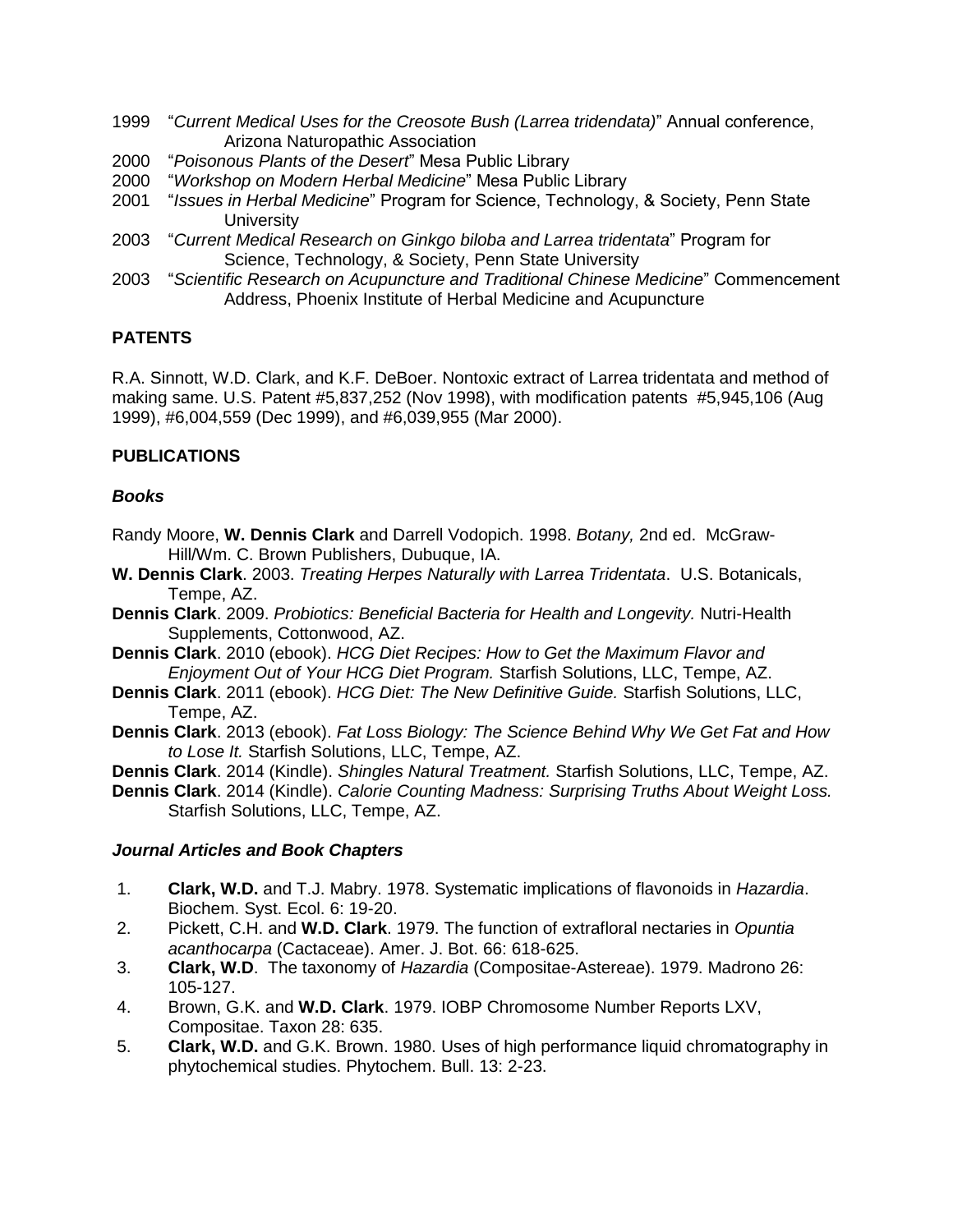- 6. **Clark, W.D.**, L.E. Urbatsch, R.L. Hartman, R.A. Mayes and T.J. Mabry. 1980. Systematic implications of flavonoid patterns in *Haplopappus* segregates. Biochem. Syst. Ecol. 8: 257-259.
- 7. **Clark, W.D.** and B.D. Parfitt. 1980. Flower flavonoids of *Opuntia* series *Opuntiae*. Phytochemistry 19: 1856-1857.
- 8. **Clark, W.D.**, G.K. Brown and R.L. Mays. 1980. Flower flavonoids of *Opuntia* subgenus *Cylindropuntia*. Phytochemistry 19: 2042-2043.
- 9. **Clark, W.D.**, G.K. Brown and R.A. Mayes. 1980. Pollen morphology of *Haplopappus* and related genera. Amer. J. Bot. 67: 1391-1393.
- 10. Moser, T.J., T.H. Nash III and **W.D. Clark**. 1980. Effects of long-term field sulfur dioxide fumigation on Arctic caribou forage lichens. Can. J. Bot. 58: 2235-2240.
- 11. Ayanoglu, E., A. Ulubelen, **W.D. Clark**, G.K. Brown, R.R. Kerr and T.J. Mabry. 1981. Myricetin and quercetin methyl ethers from *Haplopappus integerrimus* var. *punctatus*. Phytochemistry 20: 1715-1717.
- 12. Oksuz, S., A. Ulubelen, **W.D. Clark**, G.K. Brown and T.J. Mabry. 1981. Flavonoids of *Haplopappus canescens*. Rev. Latinoamer. Quim. 12: 12.
- 13. **Clark, W.D.**. 1981. High performance liquid chromatographic identification of flavonoid mono- and disaccharides. Phytochem. Bull. 14: 8-11.
- 14. Shane, J.D. and **W.D. Clark**. 1981. Recovering polymerized fossil palynomorph residues. Micropaleontology 27: 109-110.
- 15. Ulubelen, A., **W.D. Clark**, G.K. Brown and T.J. Mabry. 1981. Flavonoids of *Haplopappus rengifoanus* Remy in Gay. J. Natural Products 44: 294-295.
- 16. Brown, G.K. and **W.D. Clark**. 1981. Chromosome numbers in South American *Haplopappus* Cass. (Compositae). Amer. J. Bot. 68: 1218-1221.
- 17. Ates, N., A. Ulubelen, **W.D. Clark**, G.K. Brown, T.J. Mabry, G. Dellamonica and J. Chopin. 1982. Flavonoids of *Haplopappus scrobiculatus* and *Haplopappus sericeus*. J. Natural Products 45: 189-190.
- 18. Ulubelen, A., E. Ayanoglu, **W.D. Clark**, G.K. Brown and T.J. Mabry. 1982. Flavonoids from *Haplopappus foliosus* (Compositae). J. Natural Products 45: 363-364.
- 19. Brown, G.K. and **W.D. Clark**. 1982. Taxonomy of *Haplopappus* section *Gymnocoma* (Compositae). Systematic Botany 7: 199-213.
- 20. Knox, M.J., W.D. Clark and S.O. Link. 1983. Quantitative analysis of 3-phenethylamines in two *Mammillaria* species (Cactaceae). J. Chromatogr. 265: 357-362.
- 21. **Clark, W.D.** and E. Wollenweber. 1984. Flavonoids of *Ericameria laricifolia* (Asteraceae). Z. Naturforsch. 39c: 1184-1185.
- 22. **Clark, W.D.** and E. Wollenweber. 1985. Flavonoid aglycones in the resin of *Hazardia squarrosa* var. *grindelioides*. Phytochemistry 24: 1122-1123.
- 23. Wollenweber, E., I. Schober, **W.D. Clark** and G. Yatskievych. 1985. Flavonoid aglycones from two species of *Heterotheca* (Compositae). Phytochemistry 24: 2129- 2131.
- 24. Knox, M.J. and **W.D. Clark**. 1986. Population variation in  $\exists$ -phenethylamines from *Mammillaria microcarpa* (Cactaceae). Biochem. Syst. Ecol. 14: 25-27.
- 25. Ruffner, G.A. and **W.D. Clark**. 1986. Extrafloral nectar of *Ferocactus acanthodes* (Cactaceae): Composition and its importance to ants. Amer. J. Bot. 73: 185-189.
- 26. **Clark, W.D.** 1987. Recovery of flavonoids from dimethyl sulfoxide. Phytochem. Bull. 19: 6-10.
- 27. Clark, L.E., E. Wollenweber and **W.D. Clark**. 1987. Flavonoid similarities among five species of *Isocoma*. Biochem. Syst. Ecol. 15: 643-646.
- 28. Adams, R.P. and **W.D. Clark**. 1988. A cross indexed synonymy of common components found in volatile essential oils. Phytochem. Bull. 20: 20-38.